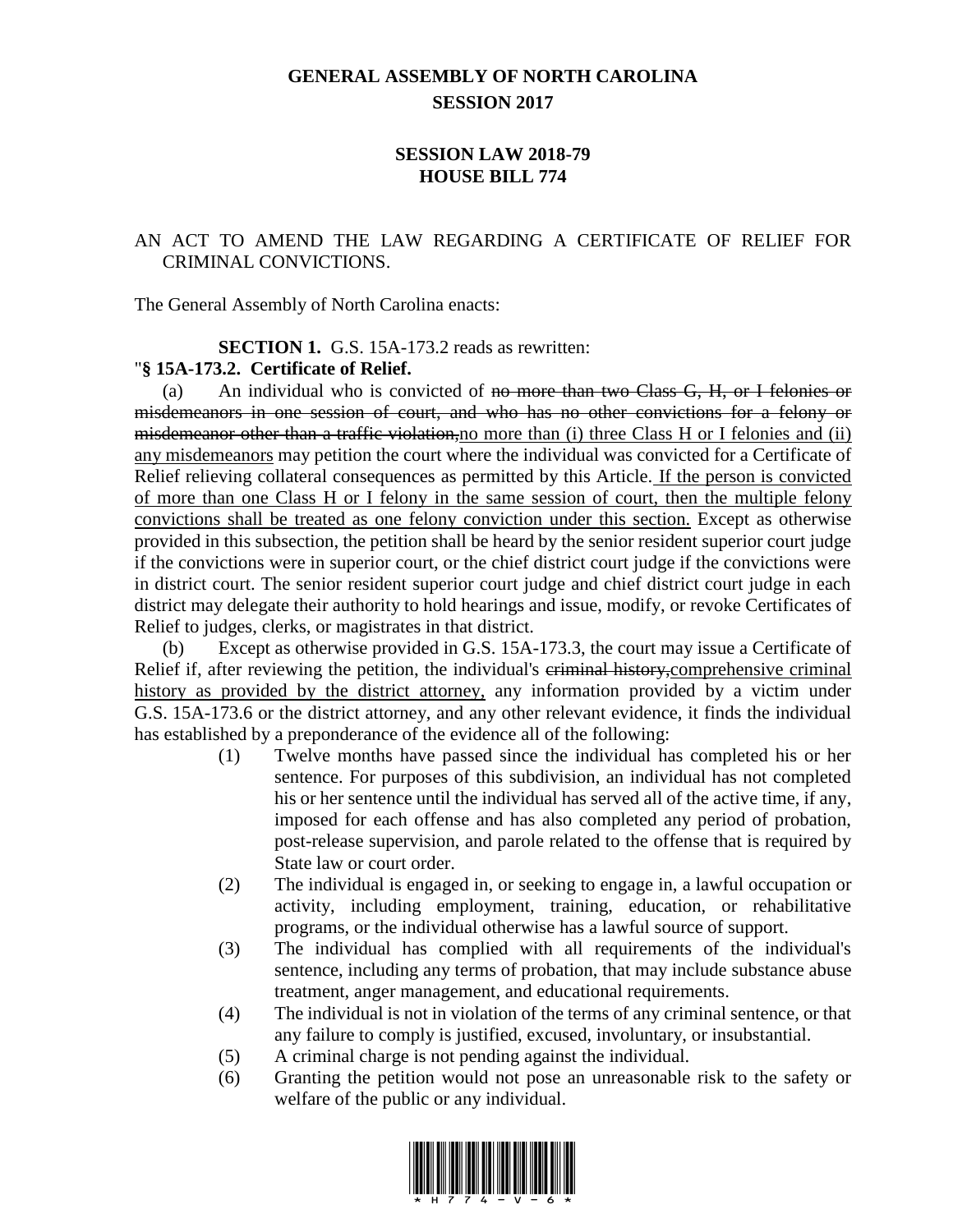(c) The Certificate of Relief shall specify any restriction imposed and collateral sanction or disqualification from which relief has not been granted under G.S. 15A-173.4(a).

AUnless modified or revoked, a Certificate of Relief relieves all collateral sanctions, except those listed in G.S. 15A-173.3, those sanctions imposed by the North Carolina Constitution or federal law, and any others specifically excluded in the certificate. A Certificate of Relief does not automatically relieve a disqualification; however, an administrative agency, governmental official, or court in a civil proceeding may consider a Certificate of Relief favorably in determining whether a conviction should result in disqualification.

(e) A Certificate of Relief issued under this Article does not result in the expunction of any criminal history record information, nor does it constitute a pardon.

(f) A Certificate of Relief may be is automatically revoked pursuant to G.S. 15A-173.4(b) if the individual is subsequently convicted of a felony or misdemeanor other than a traffic violation or is found to have made any material misrepresentation in his or her petition.violation. The Administrative Office of the Courts shall provide the following declaration on the forms that record criminal judgments: "Any Certificate of Relief is automatically revoked for a subsequent conviction of a felony or misdemeanor other than a traffic violation in this State."

(g) The denial of a petition for a Certificate of Relief shall state the reasons for the denial, and the petitioner may file a subsequent petition 12 months from the denial and shall demonstrate that the petitioner has remedied the defects in the previous petition and has complied with any conditions for reapplication set by the court pursuant to G.S. 15A-173.4(a) in order to have the petition granted.

(h) A petitioner who files a petition under this section shall pay a one-time fee of fifty dollars (\$50.00) to the clerk of superior court at the time of filing. Fees collected under this subsection shall be deposited in the General Fund. This subsection shall not apply to a petition filed by an indigent. The fee shall be waived by the clerk of superior court on a showing by the petitioner that the one-time fee was previously paid, even if in another county.

(i) Any person who is granted a Certificate of Relief under this Article shall notify any employer, landlord, or other party who has relied on the Certificate of Relief of any conviction, modification, or revocation subsequent to the Certificate of Relief within 10 days of the conviction, modification, or revocation."

**SECTION 2.** G.S. 15A-173.4 reads as rewritten:

## "**§ 15A-173.4. Issuance, modification, and revocation of Certificate of Relief.Relief, by the court.**

(a) When a petition is filed under G.S. 15A-173.2, including a petition for enlargement of an existing Certificate of Relief, the court shall notify the district attorney at least three weeks before the hearing on the matter. The court may issue a Certificate of Relief subject to restriction, condition, or additional requirement. When issuing, denying, modifying, or revoking a Certificate of Relief, the court may impose conditions for reapplication.

(b) The court may modify or shall revoke a Certificate of Relief it issued if it finds just cause finds by a preponderance of the evidence. Just cause includes evidence that the individual has a subsequent conviction of a felony or misdemeanor other than a traffic violation in this State, or of for an offense in another jurisdiction that is deemed a felony or misdemeanor other than a traffic violation in this State, or State. The court may modify or revoke a Certificate of Relief it issued if it finds by a preponderance of the evidence that the petitioner made a material misrepresentation by the petitioner in the petition for Certificate of Relief. A motion for modification or revocation of a Certificate of Relief may be initiated by the court on its own motion, or upon motion of the district attorney attorney or the individual for whom the Certificate of Relief has been issued. The individual for whom the Certificate of Relief has been issued, and the district attorney, shall be given notice of the motion at least three weeks before any hearing